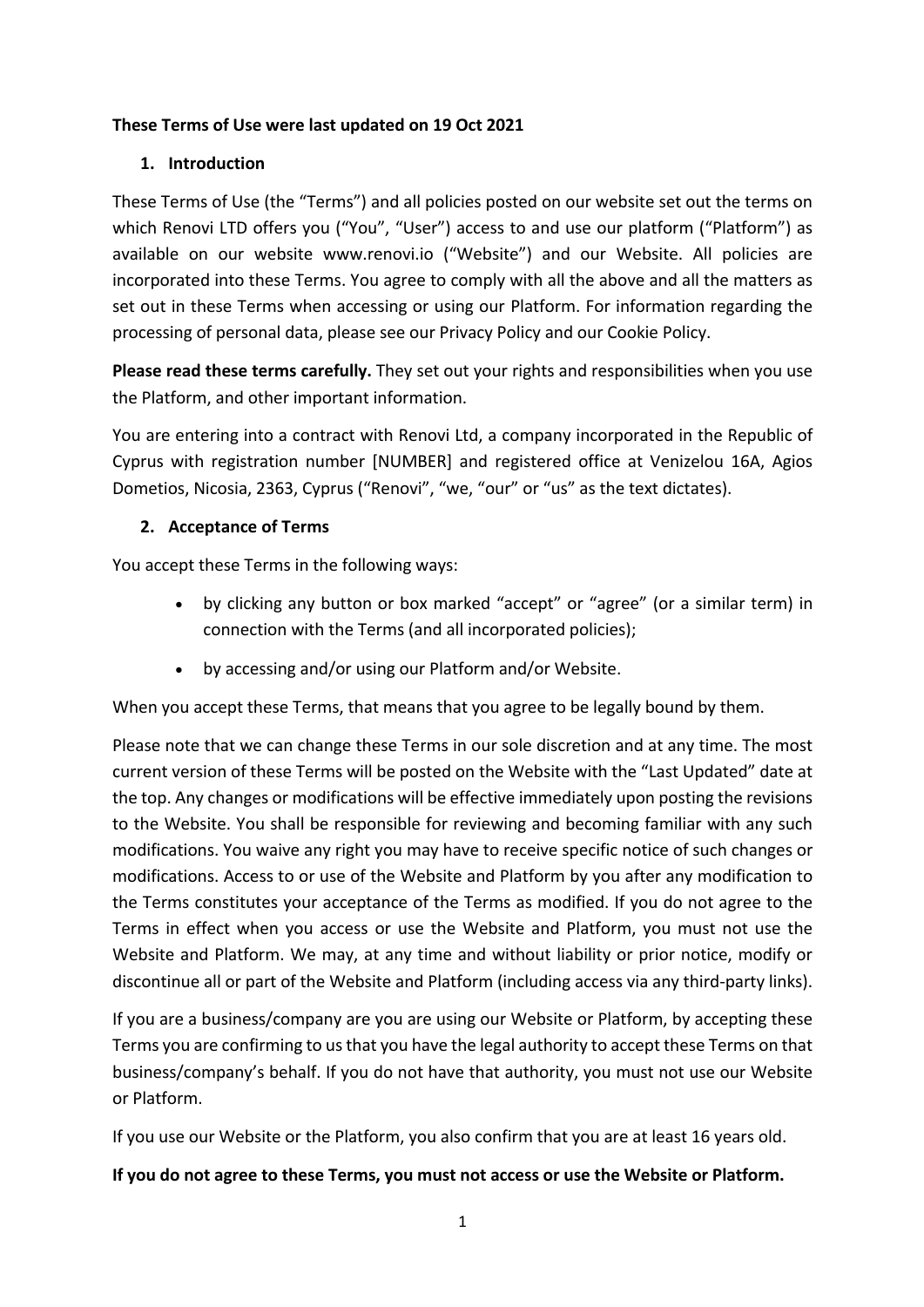### **3. Our role as marketplace**

Renovi is a distributed application, functioning as a marketplace, that runs on the Ethereum network using smart contracts that provide an immutable ledger of all transactions that occur on Renovi ("Smart Contracts"). Users can create, buy, sell, transfer and trade ("Transaction") unique digital architectural or other art designs or digital art ("Digital Design") in the form of a non-fungible token ("NFT"); NFT refers to a unique non-fungible token, implemented on the Ethereum blockchain ("Ethereum Platform") using smart contracts.

Essentially, the Platform, including smart contracts deployed to the public blockchain Ethereum, allow artists to make Transactions in relation to Digital Designs, which can also be presented and visualized on the Website, that Users can interact with.

Renovi is not a broker, financial institution, or creditor. Renovi is not involved in the actual transaction between buyers and sellers on the marketplace. We are an administrative platform that facilitates transactions between a buyer and a seller. The contract for the sale is directly between buyer and seller, or any users, and Renovi is not a party to any agreement between the buyer and seller or between any users.

We have no control over, and do not guarantee the existence, quality, safety or legality of, items advertised, the ability of sellers to sell items, the ability of buyers to pay for items, or that a buyer or seller will actually complete a transaction. You bear full responsibility for verifying the identity, legitimacy, and authenticity of any purchase on Renovi. Renovi does not verify or check any Digital Designs or assets, or content uploaded by any party on the Website and Platform. Despite any indicators, messages, and any implications that suggest or could be taken to suggest verification, Renovi makes no claim about the identity, legitimacy, or authenticity of Digital Designs, assets or any content uploaded by any party on the Website and Platform.

In this respect, you acknowledge and agree that Renovi is a non-custodial software provider that has developed this environment where you can autonomously and directly access the Platform without any involvement whatsoever by Renovi or any third party. While Renovi offers a marketplace for Digital Design, it does not buy, sell, does not attempt or make any effort, or ever take custody or possession or control, of such Digital Design or any cryptocurrencies or any tokens (whether Renovi-generated or not) or the NFT at any time. This marketplace is designed to be directly accessible by Users without any involvement or actions taken by Renovi or any third-party.

You may only participate in the Platform and the services offered therein by linking your digital wallet on supported bridge extensions; for now, this is MetaMask (https://metamask.io/). For your information, MetaMask is an electronic wallet, which allows you to purchase, store, and engage in transactions using the Ethereum cryptocurrency, ether. We do not have any access to any private keys or cryptocurrency held in wallets.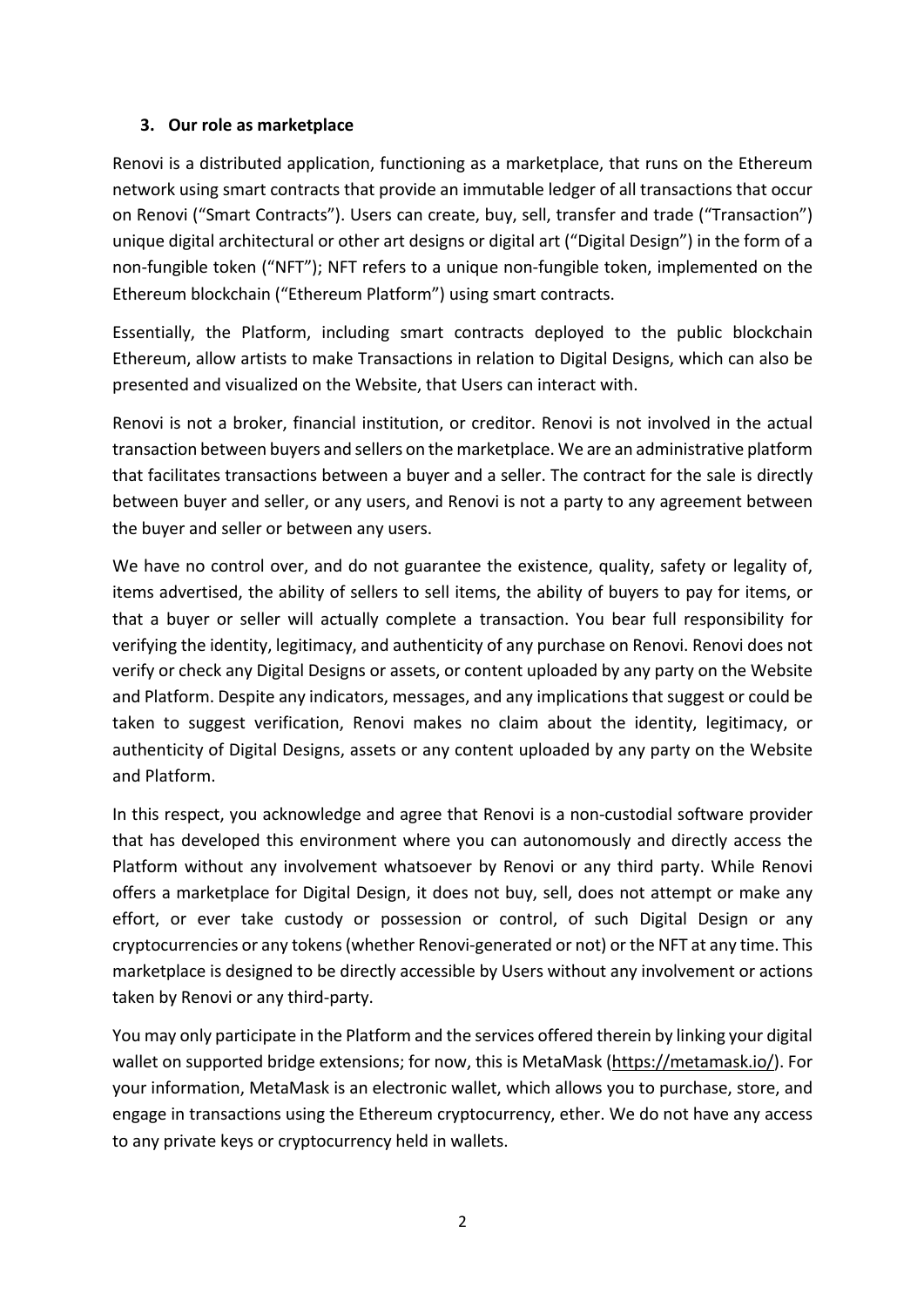Before putting up or offering your Digital Design for sale or putting in an offer to purchase a Digital Design from another user, you must first download and/or install a supported electronic wallet extension (as described above), and connect, link and unlock your digital wallets with that extension. Any order for sale or purchase of a Digital Design by the purchaser or seller is passed on to the applicable extension, which completes the transaction on your behalf.

You will not be able to engage in any transactions on the Platform other than through your wallet. The Platform will only recognise you as a user, and you will only be able to interact with the Platform, if your wallet is connected and unlocked through your MetaMask account, or other third-party wallet account, if such is permitted and supported by Renovi at any time in the future. There is no other way to interact directly with the Platform.

The Platform gives you the option to use for now MetaMask. In the future, Renovi may at any time support other wallet extensions; Renovi will make the relevant update on the Website and Platform.

Transactions that take place on the Platform are managed and confirmed via the Ethereum blockchain. You understand that your Ethereum public address will be made publicly visible whenever you engage in a transaction on the Platform. We neither own nor control MetaMask, or the Ethereum network, your browser, or any other third party site, product, or service that you might access, visit, or use for the purpose of enabling you to use the various features of the Platform. We will not be liable for the acts or omissions of any such third parties, nor will we be liable for any damage that you may suffer as a result of your transactions or any other interaction with any such third parties.

Any transactions on the Platform are facilitated and run by MetaMask or any other wallets that may be supported in the future. These transactions are governed by the terms and conditions of MetaMask or those other wallets. By using the Platform, you agree that you are governed by and that you have read and accepted the applicable terms and the privacy policy for the MetaMask wallet extension or any other applicable wallet extension. These are available at (https://metamask.io/terms.html) AND (https://metamask.io/privacy.html).

### **4. Profile and Account**

### **No registration requirement**

You can browse the Website and Platform without registering for an account. Renovi reserves the right to require you to register an account before accessing or using the Website and/or Platform at any time in its sole discretion. Such account will be subject to specific terms and conditions.

### **Wallet**

Before participating in any Transaction on the Platform, you must connect to a wallet extension, as explained in section 3.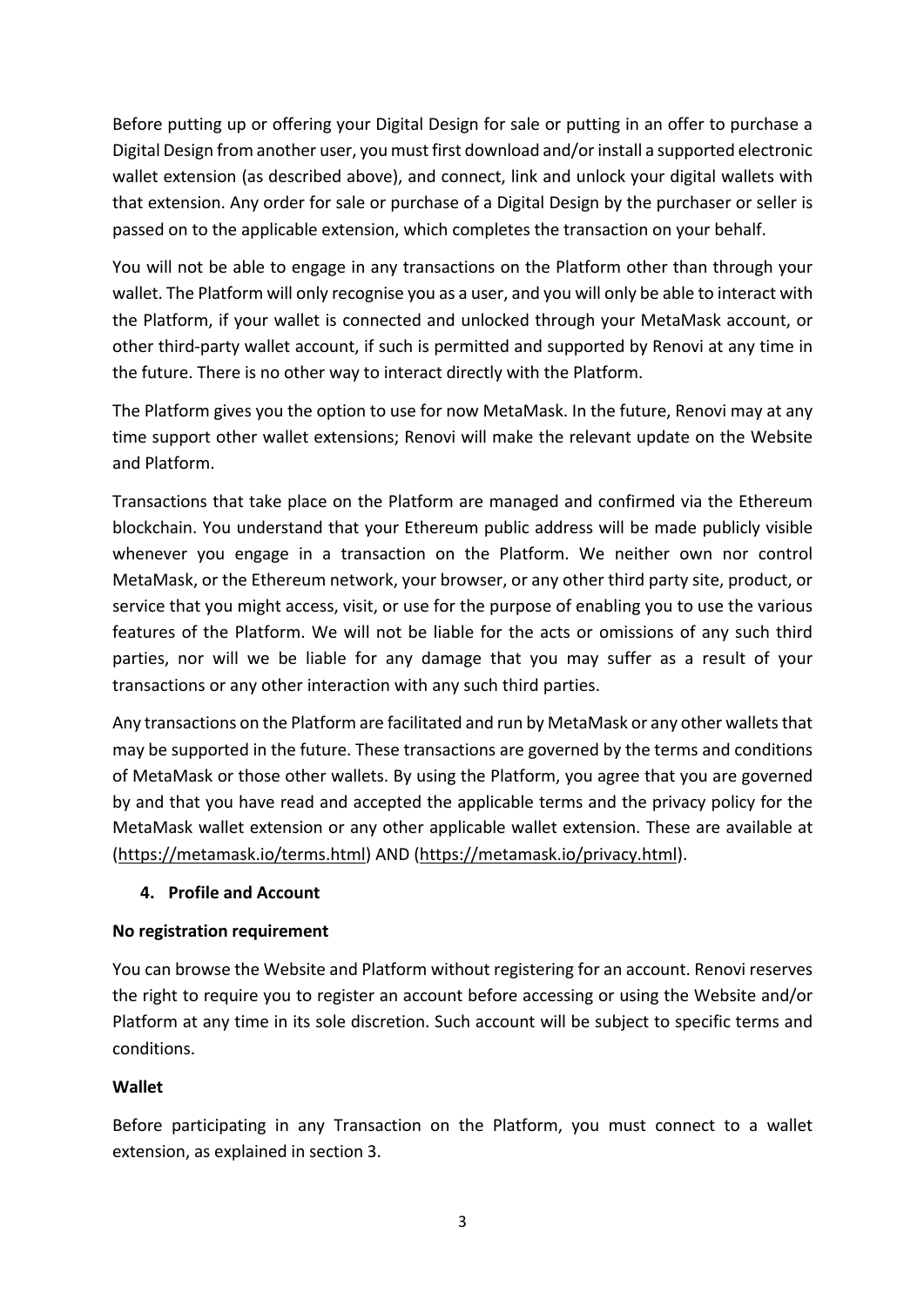### **Profile**

The Platform gives you the option to create a profile by submitting your name, username, email, and a description of the Digital Design. For the way we process this information, please see our Privacy Policy. You agree to provide and maintain true, accurate, current, and complete information about yourself or the Digital Design or any other description as prompted by our profile form.

Renovi reserves the right to refuse a name or username or description in its sole discretion. You may only use one email per one profile. For the description of the Digital Design, you agree not to include or upload any content for the purpose of or attempting to bully, offend, insult, intimidate, or humiliate any person, or for the purpose of harming or attempting to harm any Users. Renovi reserves the right to suspend or terminate your profile in its sole discretion.

You understand that your profile is limited solely to you. You agree that you will not grant access, in any way, to any person without our prior written permission.

### **Security of wallet account**

You understand that you are solely responsible for maintaining the security of your MetaMask or any other wallet extension account and control over any usernames, private keys, or any other authentications or codes that you use to access the MetaMask account. Any unauthorised access to your MetaMask or other wallet account could result in the loss or theft of Tokens and/or funds in such accounts. You understand and agree that you will not hold us responsible for managing and maintaining the security of your MetaMask wallet and account (or other wallets and accounts). You further understand and agree that we are not responsible (and you will not hold us responsible) for any unauthorised access to, or use of, your account or your MetaMask wallet and account (or other wallets and accounts).

### **5. Creation of Digital Design and Sale of Token**

On Renovi, users can create unique digital items. These items include original architectural designs, or other designs and artwork (the "Digital Design").

This Digital Design is owned by the user that created it (the "Creator"). When a Creator creates Digital Design, this Digital Design is linked to a token (the "Token"). The Token represents the title of that Digital Design, and this is what a buyer who buys the Token (the "Buyer") that will own. The Buyer will own the Token as a whole, but the Digital Designs which forms part or underlies the Token is owned solely by the Creator, unless otherwise provided in the Terms. Please take note of the specific provisions about intellectual property rights in section 7.

We do not verify, monitor, or check any Creator. Any User may become a Creator. Creators are free to set the price for each Token, subject to their obligations as to the pricing (section 6).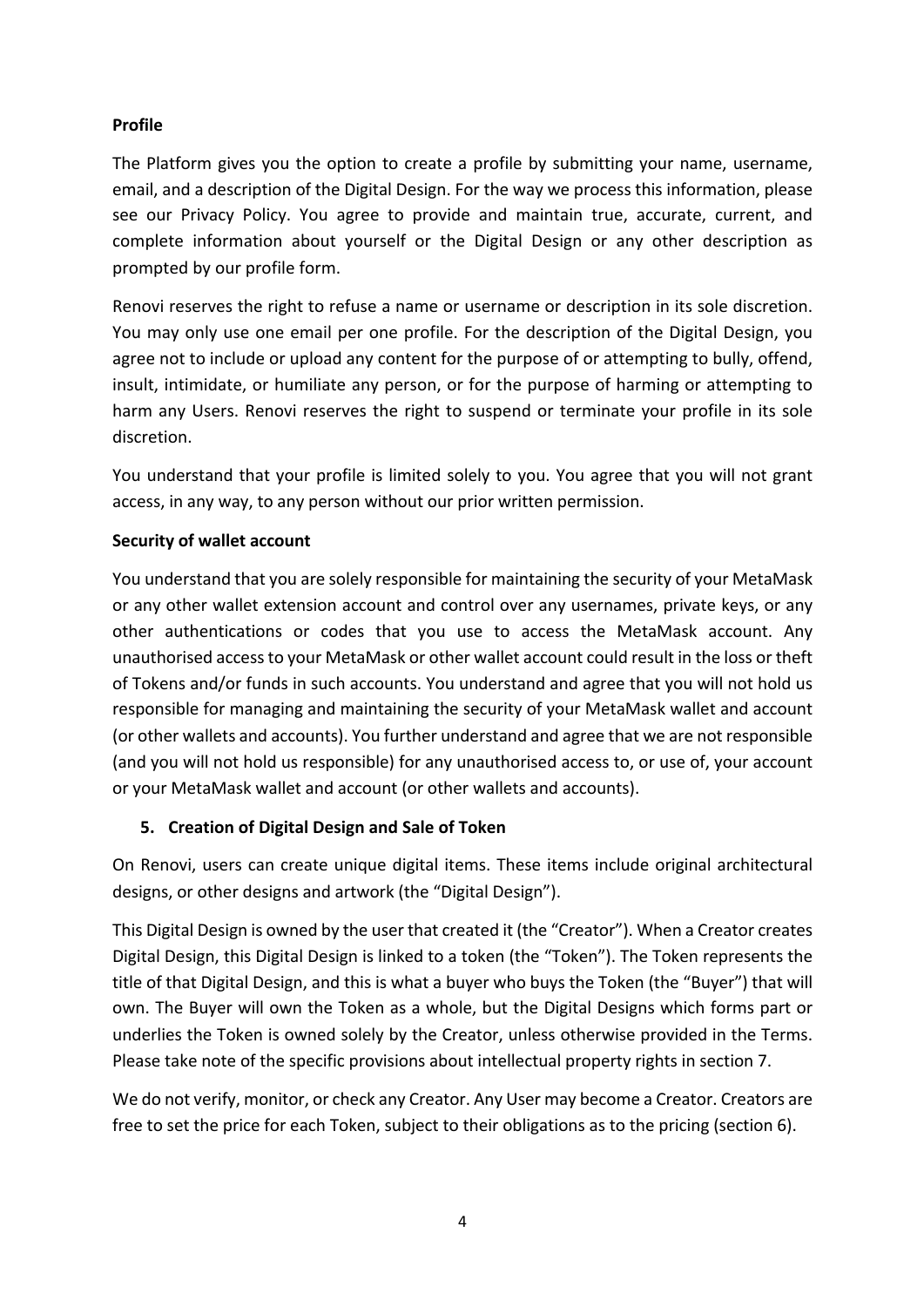The Tokens can be sold or transferred to other people; each person selling the Token is a "Seller", whether they are the Creator or not. When a Token is purchased or transferred by a person, the Ethereum token that it represents is automatically transferred to that person's Ethereum address.

To buy a Token, the interested Buyer makes a relevant offer or order which is subject to the Seller's approval. Renovi is in no way involved in the purchase process, other than as expressly and explicitly provided in the Terms.

## **6. Obligations of Creators**

If you are a Creator, you understand and agree that:

- you alone are responsible for the accuracy and content of your Digital Design;
- any Digital Design that violates any of our policies may be delisted by us in our sole discretion;
- you must respect the intellectual property rights of others; and
- you will not coordinate pricing with any other Creators or users.

As a Creator, you will not infringe the copyright, trademark, patent, moral, database or other intellectual property rights (the "**Intellectual Property Rights**") that belong to other people when you create any Digital Design.

Digital Design is unique, meaning that there should only ever be one Token for a given Digital Design. The Creator hereby acknowledges, understands, and agrees that creating and/or minting or procuring the creation and/or minting of a Token with an underlying Digital Design on the Platform constitute an express representation, warranty and covenant that the Creator has not, will not, and will not cause another to create, mint, tokenize another cryptographic token representing the same Digital Design, except, without limitation, the Creator's ability to create, mint, tokenize another cryptographic token representing a legal, economic or other interest relating to any of the exclusive rights belonging to the Creator under the copyright law, if such function is expressly and explicitly permitted by these Terms.

We reserve the right, in our sole discretion, to prohibit you from uploading Tokens. We do not undertake, are not required, and do not guarantee to (but we may, in our sole discretion) monitor or check or verify the Digital Design, its authenticity, origin, or compliance with any laws and regulations on Intellectual Property Rights. Although we are not required to do so, we may, in our sole discretion, remove or delist Digital Design at any time and for any reason without notice. We may monitor the Digital Design created by Creators to detect and prevent fraudulent activity or violation of these Terms.

If you burn any Tokens, where we expressly and explicitly permit you to do so, you agree to bear the entire cost of any blockchain fees as well as the responsibility of burning them. We are not able to burn Tokens on your behalf.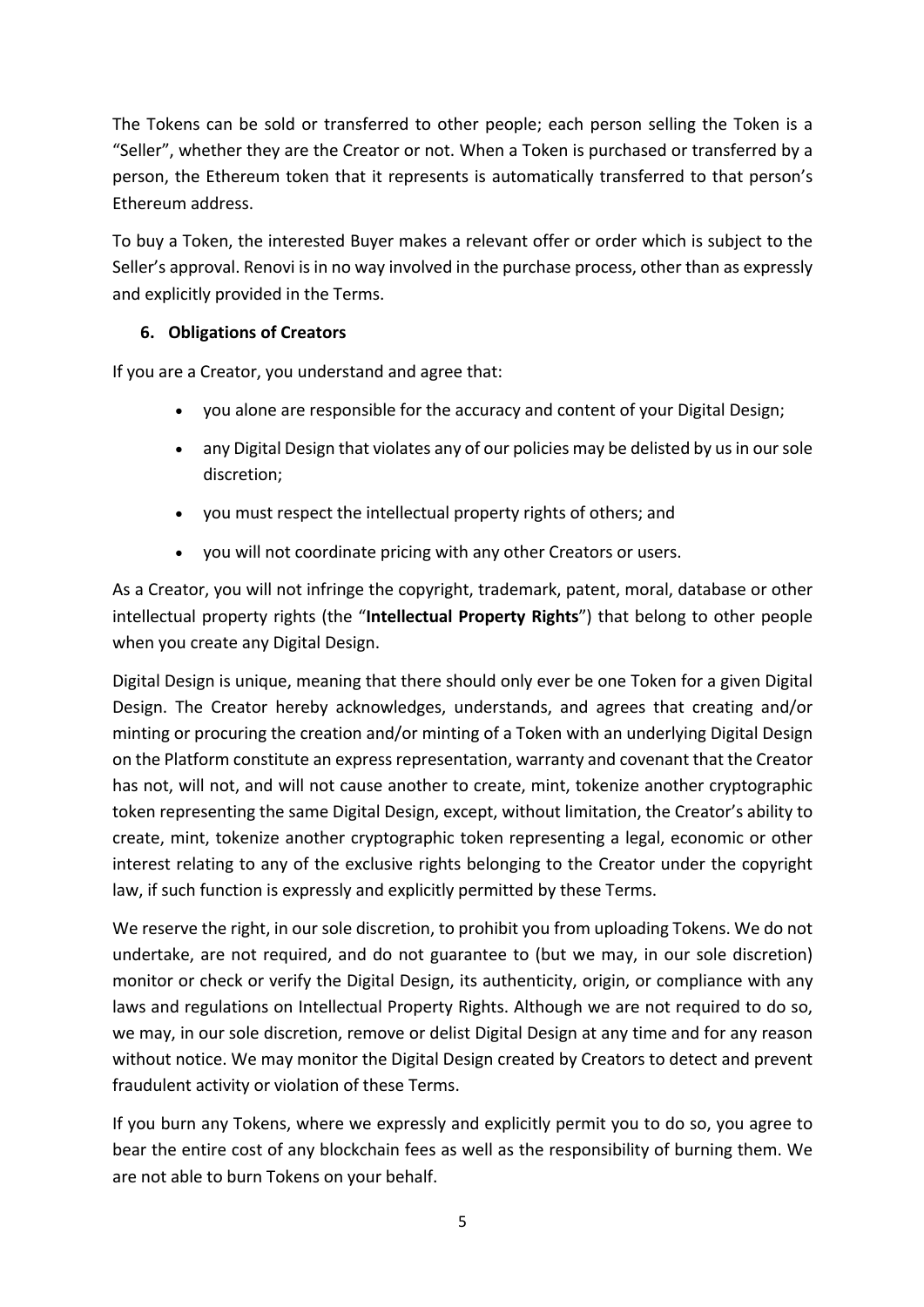## **7. Ownership of the Tokens**

This is a very important term which we encourage you to read carefully. We also encourage you to consult a legal advisor to understand the impact of any Transaction.

Owning a Token means that you only own the token itself. You understand, acknowledge and accept that in owning a Token, no Intellectual Property Rights in the Digital Design on or underlying the Token are passed on to you from the Creator (including the ability to produce the Digital Design commercially or create merchandise from the Digital Design).

By downloading Digital Design via Renovi or from any other relevant place, this does not give you any Intellectual Property Rights in that Digital Design.

To enjoy the full benefits of owning a Token, you must make every effort to verify the original artist of the Digital Design. It is not our responsibility and we do not undertake to ensure that all Digital Designs on the Platform are created by the original artist and we shall not be held liable if someone, in breach of these Terms, creates Tokens which includes Digital Design of which they are not the original artist. It is your own sole responsibility to verify the Digital Design, and authenticate the details of the Creator and/or Seller.

Regardless of the above, if you believe that any Digital Design hosted on the Platform infringes your or someone elses' Intellectual Property Rights, please let us know at info@renovi.io

It is our policy to terminate or suspend the accounts of repeat infringers, but we do not guarantee that we will so terminate or suspend any account. Regardless, we may at our sole discretion limit or restrict access to the Platform and/or terminate any profile you have with us, where you infringe any intellectual property rights or others, where or not here is any repeat infringement.

## **8. Fees and payments**

If you elect to make any Transaction on the Platform, or with or from other users via the Platform, any financial transactions that you engage in will be conducted solely through the Ethereum network via MetaMask (or other compatible wallets and browsers Renovi may permit in the future). We have no insight into or control over these payments or transactions, nor do we have the ability to reverse any transactions. With that in mind, we will have no liability to you or to any third party for any claims or damages that may arise as a result of any transactions that you engage in via the Platform, or using the Smart Contracts, or any other transactions that you conduct via the Ethereum network or MetaMask.

Ethereum requires the payment of a transaction fee (a "Gas Fee") for every transaction that occurs on the Ethereum network. The Gas Fee funds the network of computers that run the decentralized Ethereum network. This means that you will need to pay a Gas Fee for each transaction that occurs via the Platform.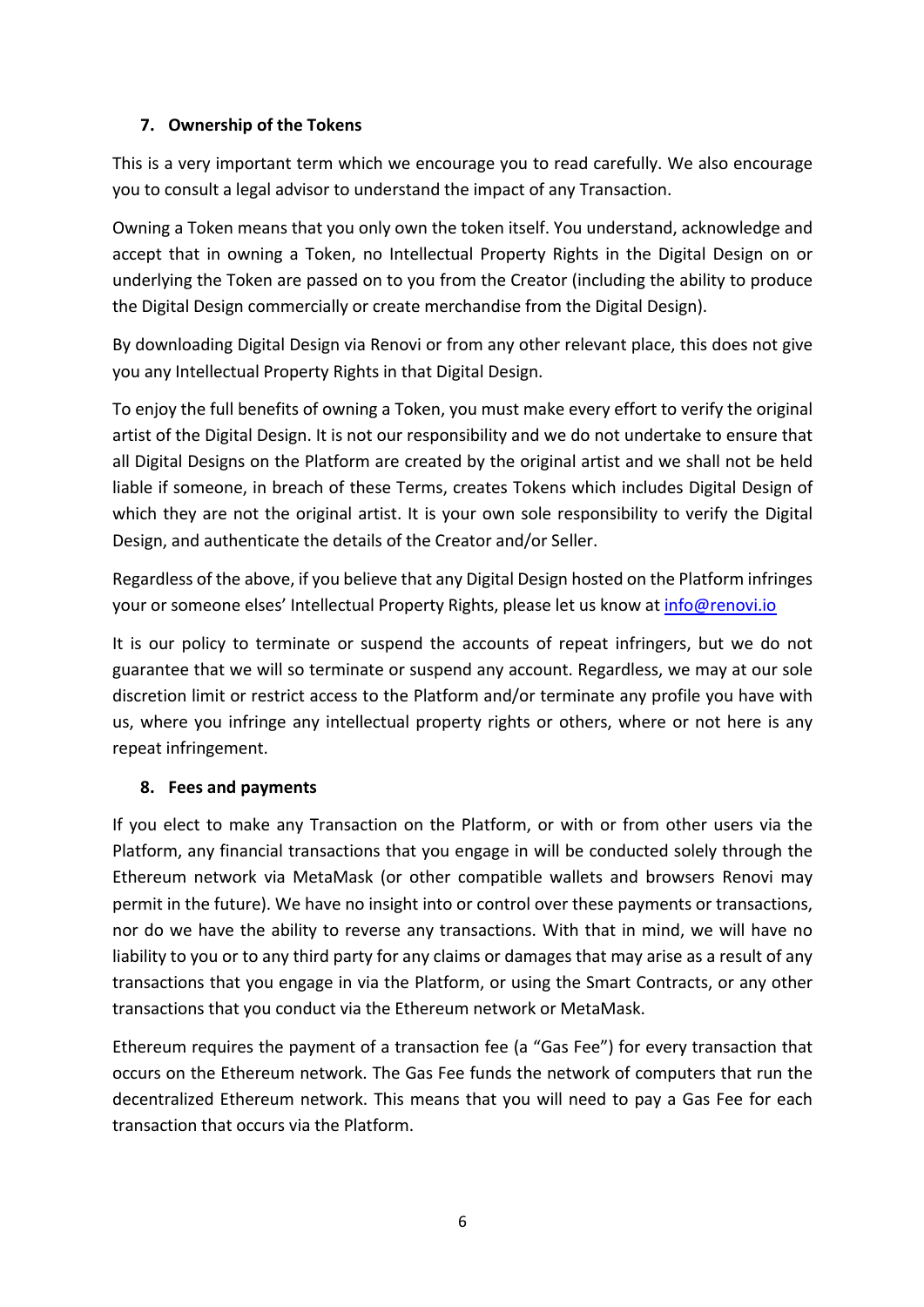In addition to the Gas Fee, each time you utilise a Smart Contract to conduct a purchase transaction with another user via the Platform, you authorise us to collect:

• Commission 8% ("Commission")

You acknowledge and agree that the Commission will be transferred directly to us through the Ethereum network as part of your payment.

You are responsible for all taxes related to your sales and purchases on the Platform. To the extent possible under the law of the Republic of Cyprus, you shall pay to us as a debt on demand all costs incurred by us, including but not limited to tax, penalties and interest, levied by any competent tax authority due to your failure to provide a valid VAT registration number and/or your failure to pay any such taxes, penalties or interest.

## **9. Intellectual property**

If you buy a Token on the Platform:

- you do not acquire any intellectual property rights in the Digital Design, but instead you receive ownership or title of the Token. You have the right to display the Token and resell it to another person if you wish;
- the original artist of the Digital Design does not give up any copyright in the Digital Design, meaning that you cannot prevent the original artist from using the Digital Design for further commercial work; and
- you have no right to use the Digital Design for commercial purposes.

In using the Platform, whether as a Buyer or a Seller, you will not infringe any Intellectual Property Rights that:

- belong to third parties affected by your use of the Platform, or post any content whatsoever that does not belong to you; and
- belong to or are licensed to Renovi. Some, but not all, actions that may be infringement are reproducing, performing, displaying, distributing, copying, reverse engineering, decompiling, disassembling, or preparing derivative works from content that belongs to Renovi or someone else. Please see our Intellectual Property Declaration in Section 11.

## **Creator's Declaration**

If you are a Creator, you are deemed to make the following declaration in creating the Digital Design and the Token:

"*I, the Creator, certify, confirm and declare that I am the original creator of the Digital Design, and as such I am the owner of the copyright in the Digital Design and have all corresponding and relevant intellectual property rights in the Digital Design, and that the Digital Design does*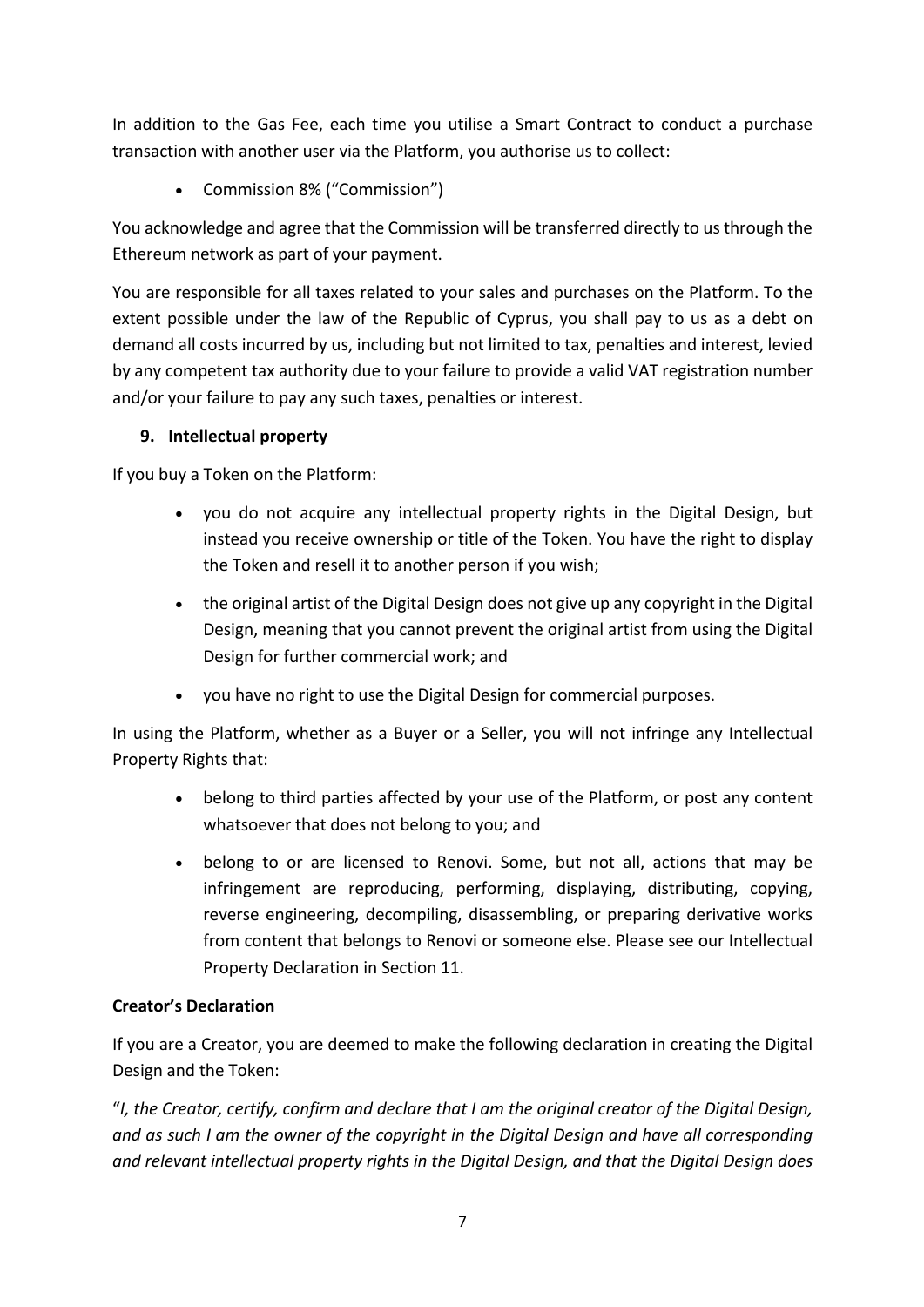*not infringe the Intellectual Property Rights of any third party whatsoever. Therefore, I have the right to create the Digital Design and the connected Token on the Platform, and make use of the Platform in accordance with the Terms*".

## **10. Risks**

You acknowledge, assume, and accept each of the following risks:

- The prices of blockchain assets are extremely volatile. Fluctuations in the price of other digital assets could materially and adversely affect the value of your Tokens, which may also be subject to significant price volatility. We cannot guarantee that any purchasers of Tokens will not lose money. You also acknowledge that the cost of transacting on such technologies is variable and may increase at any time causing impact to any activities taking place on the Ethereum blockchain. You acknowledge these risks and agree that Renovi cannot be held liable for such fluctuations or increased costs.
- You expressly understand and agree that your access to and use of the Platform, and the Website and any services thereof is at your sole risk and that the Platform is provided on an "as is" basis without any warranties of any kind. To the fullest extent possible pursuant to applicable law, we, our subsidiaries, affiliates and licensors make no warranties regarding the Platform, the Website, or any part of them.
- The Platform and the Website do not store, send, or receive Tokens. This is because Tokens exist only by virtue of the ownership record maintained on the Platform'ssupporting blockchain in the Ethereum network. Any transfer of Tokens occurs within the supporting blockchain in the Ethereum network, and not on the Platform.
- Tokens are intangible digital assets that exist only by virtue of the ownership record maintained in the Ethereum network. All Smart Contracts are conducted and occur on the decentralized ledger within the Ethereum platform. We have no control over, and make no guarantees, warranties or promises with in relation to Smart Contracts.
- Renovi is a non-custodial software service provider. In this respect we do not own or control Tokens or Digital Designs. Due to their digital nature, and the nature of cryptography, the Tokens can become corrupted and links associated with those Tokens can disappear. You understand that this is a risk when using the Platform, and Renovi will in no way be held liable due to any loss or corruption of a Token or any Digital Design. Furthermore, you understand that Renovi has no control whatsoever over the InterPlanetary Filing System (IPFS) or the risks associated with using that system.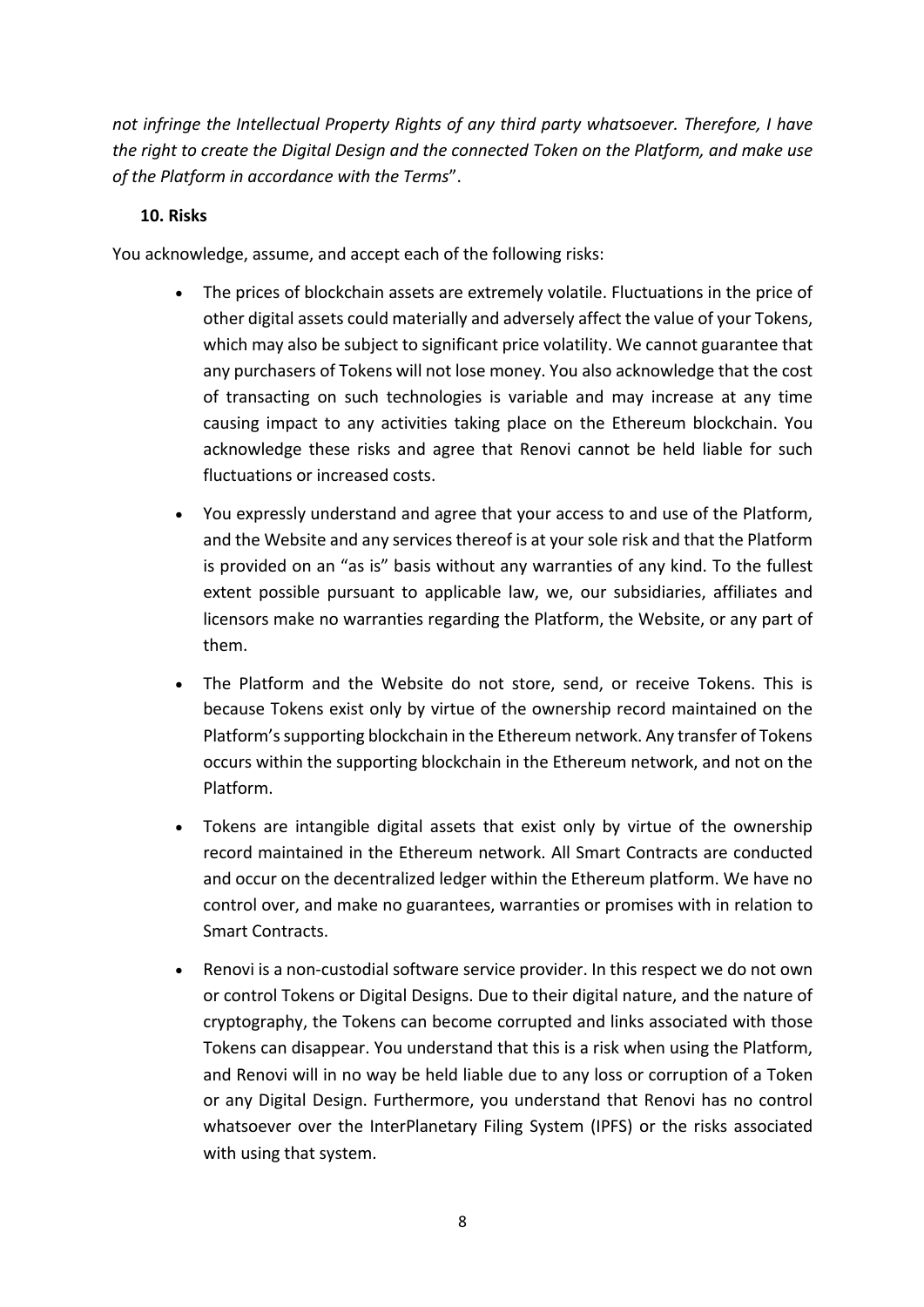- We will not be liable to you for any losses you incur as the result of your use of the Ethereum network. This includes, but is not limited to, losses, damages or claims arising from (i) user error (e.g. forgotten access information (such as passwords, private keys, or incorrectly construed Smart Contracts or other transactions); (ii) server failure or data loss; (iii) corrupted wallet files; (iv) unauthorised access or activities by third parties, including but not limited to the use of viruses, phishing, or other means of attack against the Platform, the Ethereum network, MetaMask or any other supported wallets. We are also not responsible for sustained casualties, or losses due to blockchains or any other features of the Ethereum network of MetaMask or any other supported wallets, or any vulnerability or any kind of failure, abnormal behaviour of software (e.g., wallet, smart contract), including but not limited to late report (or no report) by developers or representatives of any issues with the blockchain supporting the Ethereum network, including forks, technical node issues or any other issues having fund losses as a result.
- There are inherent security risks in providing information and dealing online over the internet. Renovi implements appropriate technological and organisational safeguards to reduce the risk of any security breaches which could result in the accidental or unlawful destruction, loss, alteration, disclosure or access to your information. We also release periodic updates to reduce the risk of security incidents.
- There are risks associated with using an Internet-based currency, including, but not limited to, the risk of hardware, software and Internet connections, the risk of malicious software introduction, and the risk that third parties may obtain unauthorised access to information stored within your wallet. You accept and acknowledge that Renovi will not be responsible for any communication failures, disruptions, errors, distortions or delays you may experience when using the Ethereum network, however caused.
- A lack of use or public interest in the creation and development of distributed ecosystems could negatively impact the development of the Renovi ecosystem, the Platform and therefore the potential utility or value of Tokens.
- The Platform, Ethereum and digital assets could be impacted by one or more regulatory inquiries or regulatory action, which could impede or limit the ability of Renovito continue to develop, or which could impede or limit your ability to access or use the Platform or Ethereum blockchain, including access to your digital assets or other funds, and new regulations or policies may materially adversely affect the development of the Renovi ecosystem, the Platform and therefore the potential utility or value of Renovi.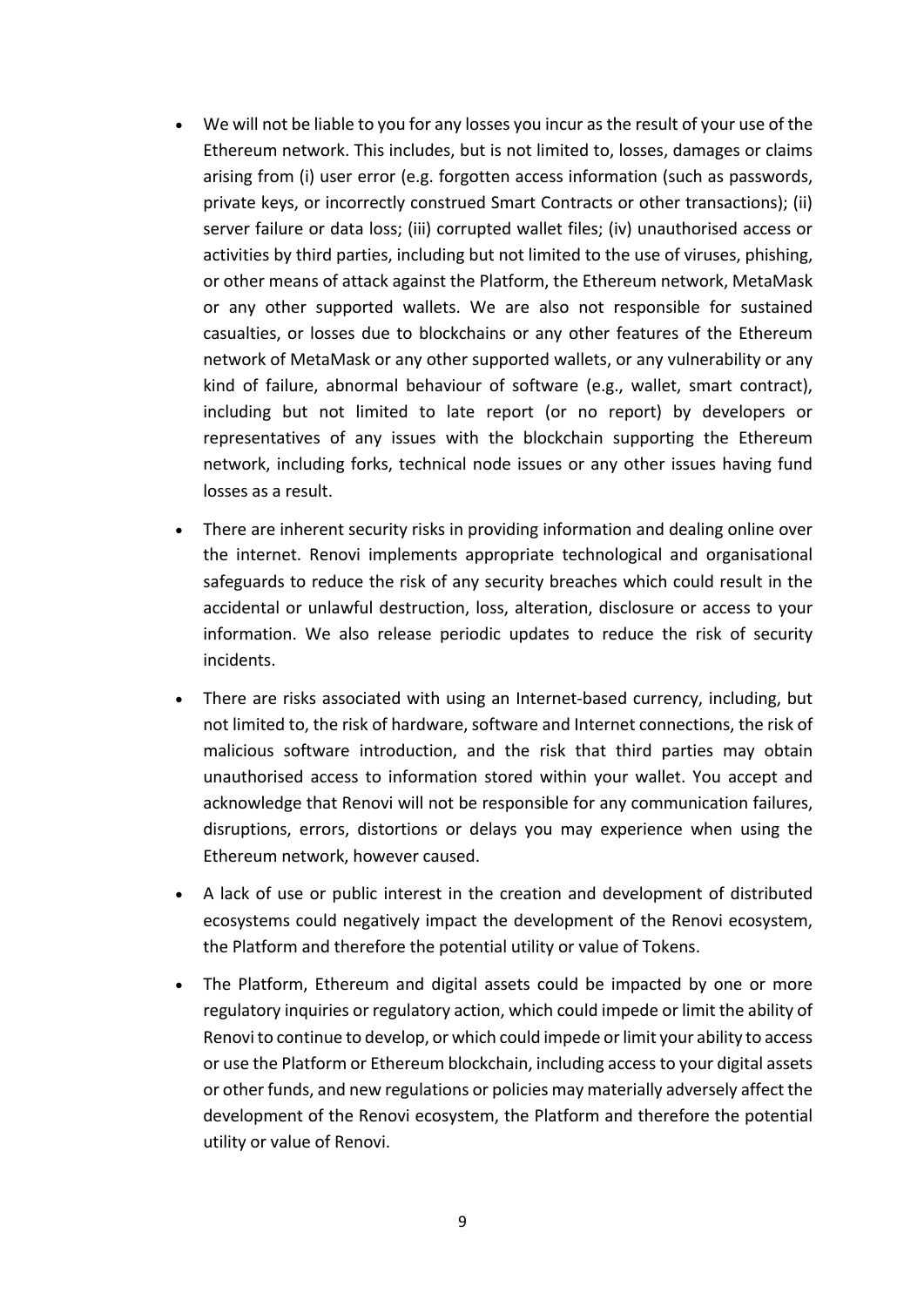- Upgrades by Ethereum to the Ethereum platform, a hard fork in the Ethereum platform, or a change in how transactions are confirmed on the Ethereum platform may have unintended, adverse effects on all blockchains using Ethereum standards, like the standards as ERC-20, ERC-721, EIP-2981, EIP-998, EIP-2309 or other smart contracts, including the Renovi ecosystem.
- You acknowledge and understand that cryptography is a progressing field. Advances in code cracking or technical advances such as the development of quantum computers may present risks to cryptocurrencies, digital assets and the Platform, which could result in the theft or loss of your digital assets or Tokens. To the extent possible, it is intended to update the protocol underlying the Platform to account for any advances in cryptography and to incorporate additional security measures, but does not guarantee or otherwise represent full security of the system. By using the Platform, you acknowledge these inherent risks.
- The regulatory regime governing blockchain technologies, cryptocurrencies, and tokens is uncertain, and new regulations or policies may materially adversely affect the development of the Platform, and any services available thereon and the utility of Tokens.
- You acknowledge that the Platform is subject to flaws and acknowledge that you are solely responsible for evaluating any code provided by the Platform. This warning and others provided in these Terms by Renovi in no way evidence or represent an ongoing duty to alert you to all of the potential risks of accessing or using the Platform.
- Any use or interaction with the Platform requires a comprehensive understanding of applied cryptography and computer science in order to appreciate inherent risks, including those listed above. You represent and warrant that you possess relevant knowledge and skills. Any reference to a type of digital asset on the Platform does not indicate our approval or disapproval of the underlying technology regarding such type of digital asset, and should not be used as a substitute for your own understanding of the risks specific to each type of digital asset. We make no warranty as to the suitability of the digital assets referenced on the Platform and assume no fiduciary duty in our relations with you.
- Use of the Platform, in particular for creating, buying or selling trading digital assets, and for any Transactions may carry financial risk. Digital assets are, by their nature, highly experimental, risky and volatile. You acknowledge and agree that you will access and use the Platform at your own risk. The risk of loss in trading digital assets can be substantial. You should, therefore, carefully consider whether such creating, buying or selling digital assets and any Transaction is suitable for you in light of your circumstances and financial resources. By using the Platform, you represent that you have been, are and will be solely responsible for making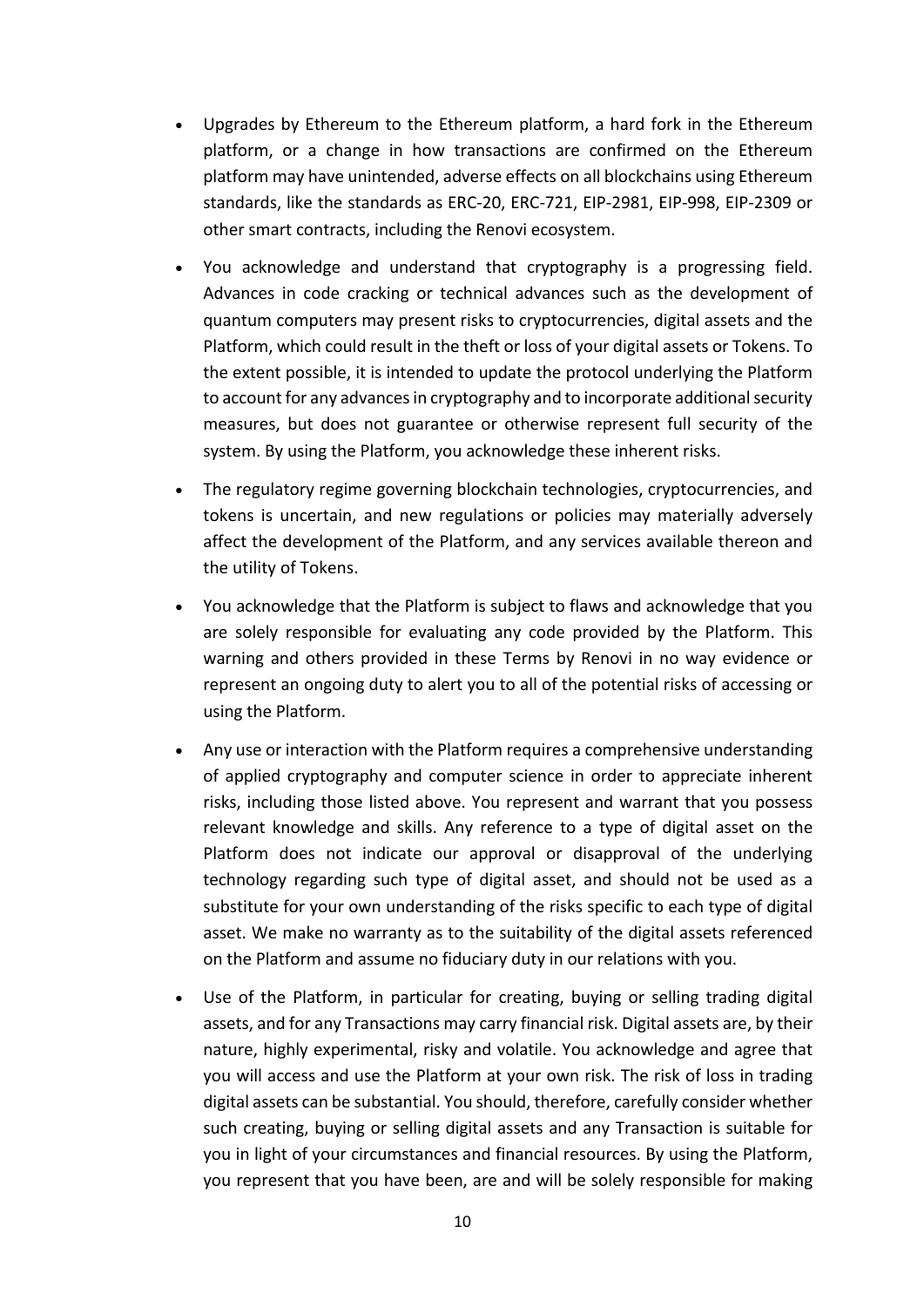your own independent appraisal, assessment and investigations into the risks of a given transaction and the underlying digital assets. You represent that you have sufficient knowledge, market sophistication, professional advice and experience to make your own evaluation of the merits and risks of any transaction conducted via the Platform or any underlying digital asset. You accept all consequences of using the Platform, including the risk that you may lose access to your digital assets indefinitely. All transaction decisions are made solely by you. Notwithstanding anything in these Terms, we accept no responsibility whatsoever for and will in no circumstances be liable to you in connection with use of the Platform and Website for performing Transactions or any digital asset dealings. Under no circumstances will the operation of all or any portion of the Platform be deemed to create a relationship that includes the provision or tendering of investment advice.

- You are aware of and accept the risk of operational challenges. The Platform may experience cyber-attacks, unexpected surges in activity or other operational or technical difficulties that may cause interruptions to or delays on the Platform. You agree to accept the risk of the Platform failure resulting from unanticipated or heightened technical difficulties. We do not guarantee that the Platform is or will remain updated, complete, correct or secure, or that access to the Platform will be uninterrupted. The Platform may include inaccuracies, errors and materials that violate or conflict with these Terms. Additionally, third parties may make unauthorized alterations to the Platform or the software underlying the Platform. Accordingly, you should verify all information on the Platform before relying on it, and all decisions based on information contained on the Platform are your sole responsibility and we will have no liability for such decisions.
- There are risks associated with purchasing user generated content, including but not limited to, the risk of purchasing counterfeit assets, mislabeled assets, assets that are vulnerable to metadata decay, assets on smart contracts with bugs, and assets that may become untransferable. Renovi reserves the right to hide collections, contracts, and assets affected by any of these issues or by other issues. Assets you purchase may become inaccessible on Renovi. Under no circumstances shall the inability to view your assets on Renovi serve as grounds for a claim against Renovi.

#### **11. Renovi Intellectual Property Declaration**

You acknowledge and agree that the Platform and Website may contain content or features ("Platform Content") that are protected by copyright, patent, trademark, trade secret or other proprietary rights and laws. Except as expressly authorized by Renovi, you agree not to modify, copy, frame, scrape, rent, lease, loan, sell, distribute or create derivative works based on the Platform or the Platform Content, in whole or in part. In connection with your use of the Platform you will not engage in or use any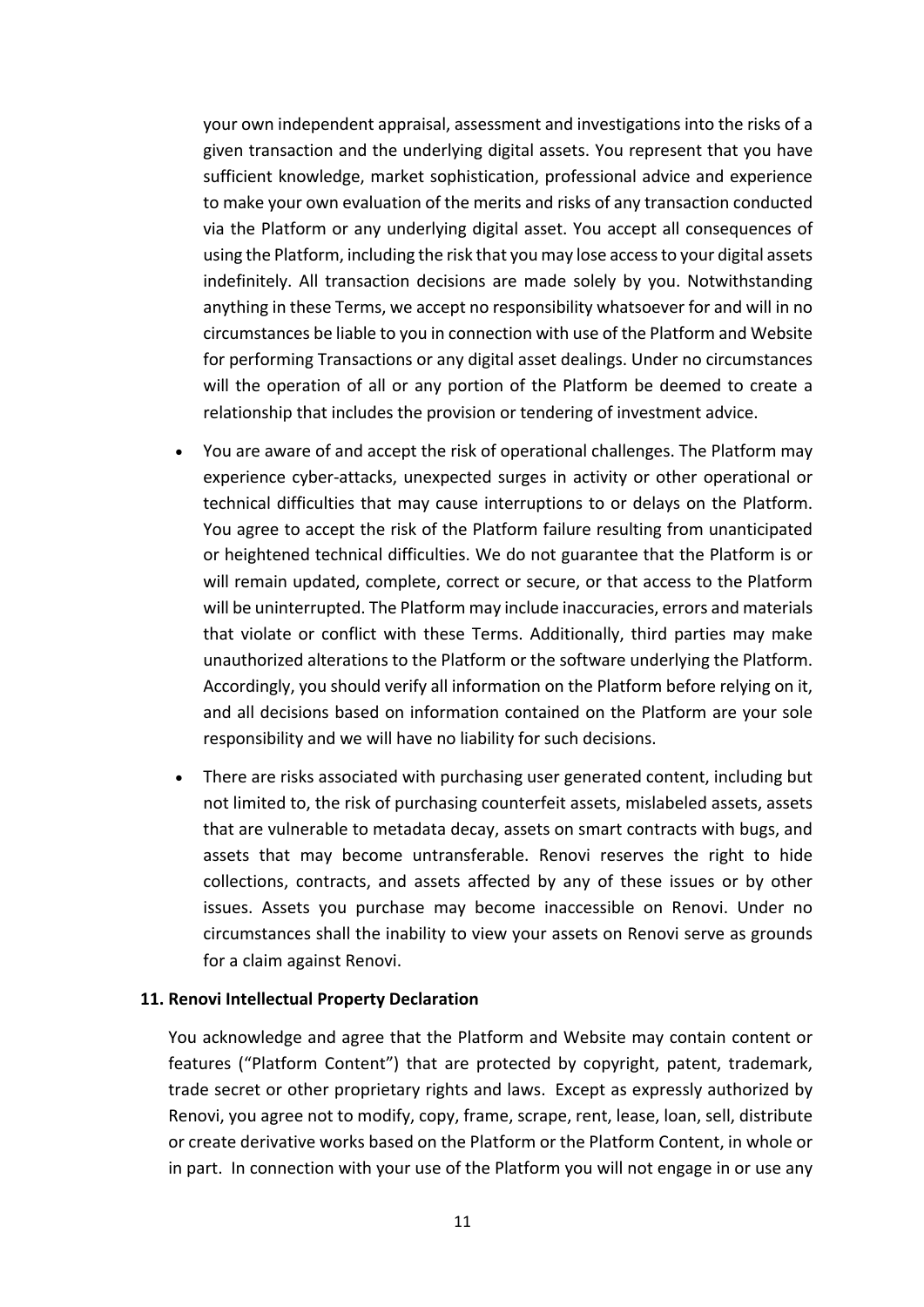data mining, robots, scraping or similar data gathering or extraction methods. If you are blocked by Renovi from accessing the Platform (including by blocking your IP address), you agree not to implement any measures to circumvent such blocking (e.g., by masking your IP address or using a proxy IP address). Any use of the Platform or the Platform Content other than as specifically authorized herein is strictly prohibited. The technology and software underlying the Platform or distributed in connection therewith are the property of Renovi, our affiliates and our partners (the "Software"). You agree not to copy, modify, create a derivative work of, reverse engineer, reverse assemble or otherwise attempt to discover any source code, sell, assign, sublicense, or otherwise transfer any right in the Software. Any rights not expressly granted herein are reserved by Renovi.

The Renovi name and logos are trademarks and service marks of RENOVI LTD (collectively the "Renovi Trademarks"). Other company, product, and service names and logos used and displayed via the Platform may be trademarks or service marks of their respective owners who may or may not endorse or be affiliated with or connected to Renovi. Nothing in these Terms or the Platform should be construed as granting, by implication, or otherwise, any license or right to use any of Renovi Trademarks displayed on the Platform, without our prior written permission in each instance. All goodwill generated from the use of Renovi Trademarks will inure to our exclusive benefit.

#### **12. Acceptable use and restrictions**

Notwithstanding any relevant specific provision in these Terms, in connection with using or accessing the Platform, you will not:

- breach or circumvent any laws, third-party rights or our systems, Terms or policies;
- sell any items that infringe the copyright, trademark or other rights of third parties;
- use our Platform or make any Transactions if you are not able to form legally binding contracts (for example if you are under 18);
- manipulate the price of any item or interfere with any other user's listings;
- post false, inaccurate, misleading, defamatory, or libellous content;
- use the contact information of other users for any purpose other than in relation to any Transaction on the Website and Platform (which includes using this information to send marketing materials directly to Users unless the User has given explicit consent to receiving these materials);
- distribute viruses or any other technologies that may harm Renovi, or the interests or property of Users;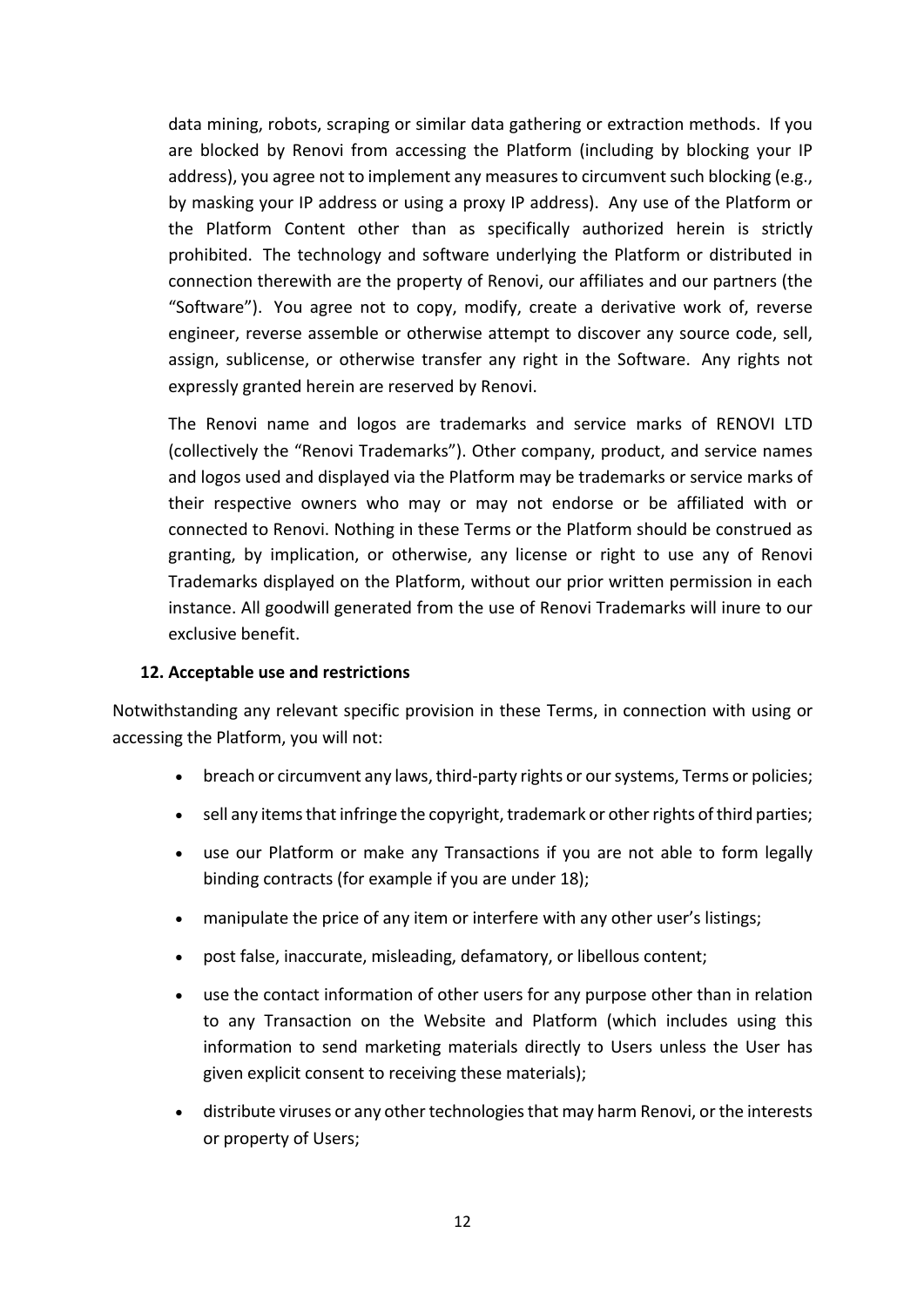- use any robot, spider, scraper or other automated means to access our Platform for any purpose;
- interfere with the working of our Platform, or impose an unreasonable or disproportionately large load on our infrastructure;
- export or re-export any application or tools except in compliance with the export control laws of any relevant jurisdictions and in accordance with posted rules and restrictions;
- commercialise any Renovi application or any information or software associated with such application:
- harvest or otherwise collect information about users without their consent; or
- circumvent any technical measures we use to provide the Platform.

You agree that we will commence supplying the services on our Platform to you as soon as you accept these Terms. You can cancel these Terms under the Consumer Law 2013 (L. 133(I)/2013). Business users can cancel these Terms by contacting us. We may recoup the cost of any services on the Platform provided up to the point of cancellation.

Please note that if you choose to cancel these Terms, this will not affect any sales contract that you may have as a buyer or seller.

Additionally, we reserve the right to vary or terminate all or part of the services on the Platform and/or not provide all or part of the services on our Platform to anyone for any reason and/or period of time, at our discretion.

## **13. Digital Design and User Content**

With respect to the content, Digital Design, or other materials you upload through the Platform or share with other users or recipients (collectively, "User Content"), you represent and warrant that you own all right, title and interest in and to such User Content, including, without limitation, all copyrights and rights of publicity contained therein. By uploading any User Content you hereby grant and will grant Renovi and its affiliated companies a nonexclusive, worldwide, royalty free, fully paid up, transferable, sublicensable, perpetual, irrevocable license to copy, display, upload, perform, distribute, store, modify and otherwise use your User Content in connection with the operation of the Platform or the promotion, advertising or marketing thereof in any form, medium or technology now known or later developed.

Further, to the fullest extent permitted under applicable law, you waive your moral rights in the Digital Design and promise not to assert such rights or any other intellectual property rights you have in the Digital Design against us, our sublicensees or our assignees.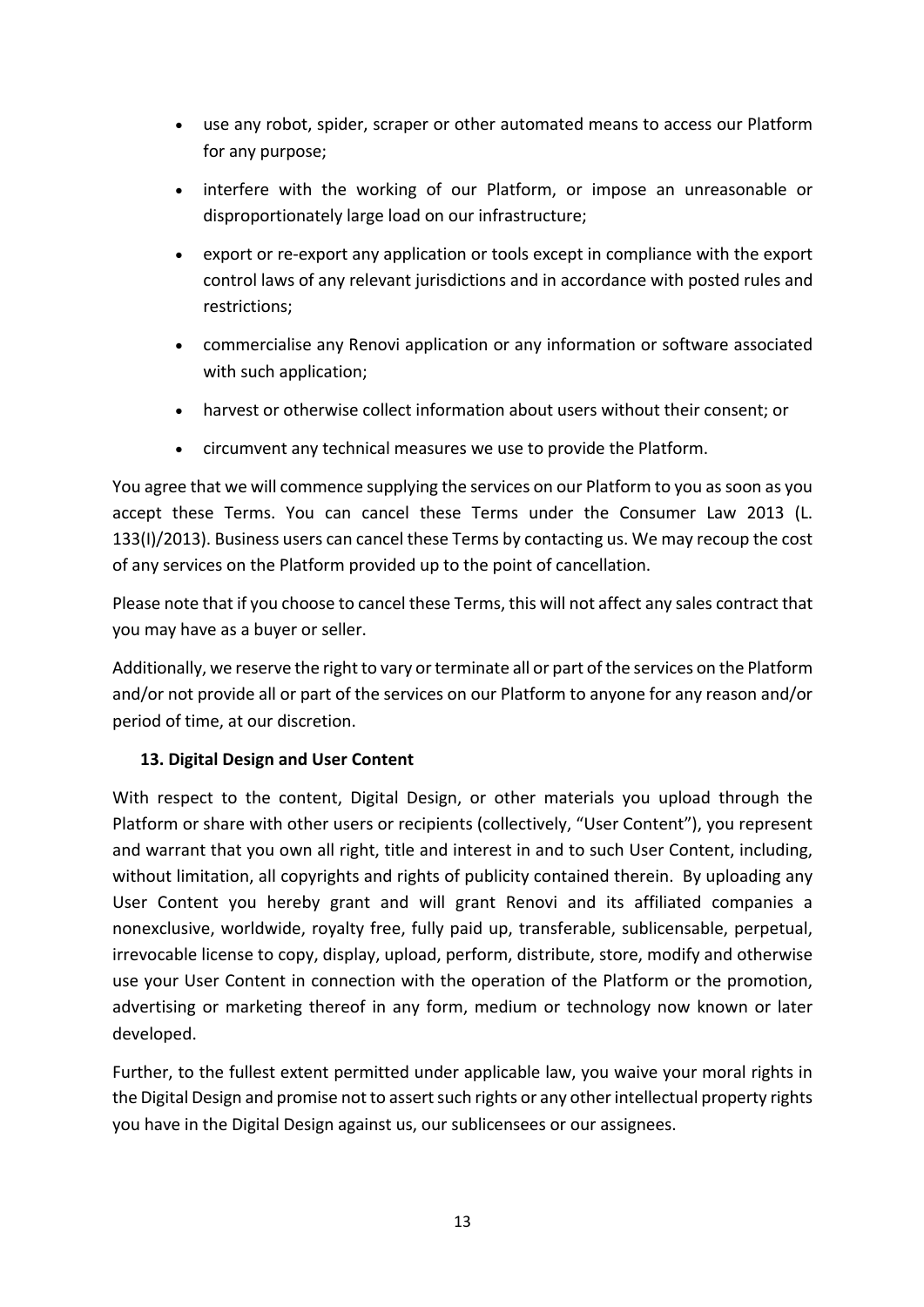You agree that we are not responsible for examining or warranting the listings or Digital Design or User Content provided by third parties through the Platform, and that you will not hold or attempt to hold us liable for inaccuracies.

## **14. Listing**

The order of listing, displaying, presenting, and showing the Digital Designs, the Sellers, the Creators, the offers for sale and/or Token sales and/or the Token, the Digital Design description is in the sole discretion of Renovi.

## **15. Third Party Sites**

We neither own nor control any third-party browsers, wallets, wallet connectors or blockchain networks , or any other third party site, product, or service that you might access, visit, or use for the purpose of enabling you to use the various features of the Platform (the "**Third-Party Sites**"). You understand and agree that your use of any Third-Party Site is subject to any terms of use and/or privacy policy and/or other applicable terms and/or policies provided by such Third-Party Site. We are not a party to any such agreement. You should review any terms of use and privacy policy and other applicable terms/policies provided by such Third-Party Site and should make whatever investigation you feel necessary or appropriate with any transaction with any third party.

Renovi provides these Third-Party Sites only as a convenience and we do not review, approve, monitor, endorse, warrant or make any representations with respect to Third-Party Sites, or their products or services. All Third-Party Sites are used by you at your own risk.

We will not be liable for the acts or omissions of any Third- Party Sites, nor will we be liable for any damage that you may suffer as a result of your transactions or any other interaction with any Third-Party Sites.

Where our Website and Platform contain links to other sites and resources provided by any third parties, these links are provided for your information only. Such links should not be interpreted as approval by us of those linked websites or information you may obtain from them. We have no control over the contents of those sites or resources.

## **16. Privacy**

Please refer to our Privacy Policy and Cookie Policy for information about how we collect, use and share personal information about you.

### **17. Indemnity**

To the fullest extent permitted by applicable law, you agree to indemnify, defend and hold harmless Renovi, and our respective past, present and future employees, officers, directors, contractors, consultants, equity holders, suppliers, vendors, service providers, parent companies, subsidiaries, affiliates, agents, representatives, predecessors, successors and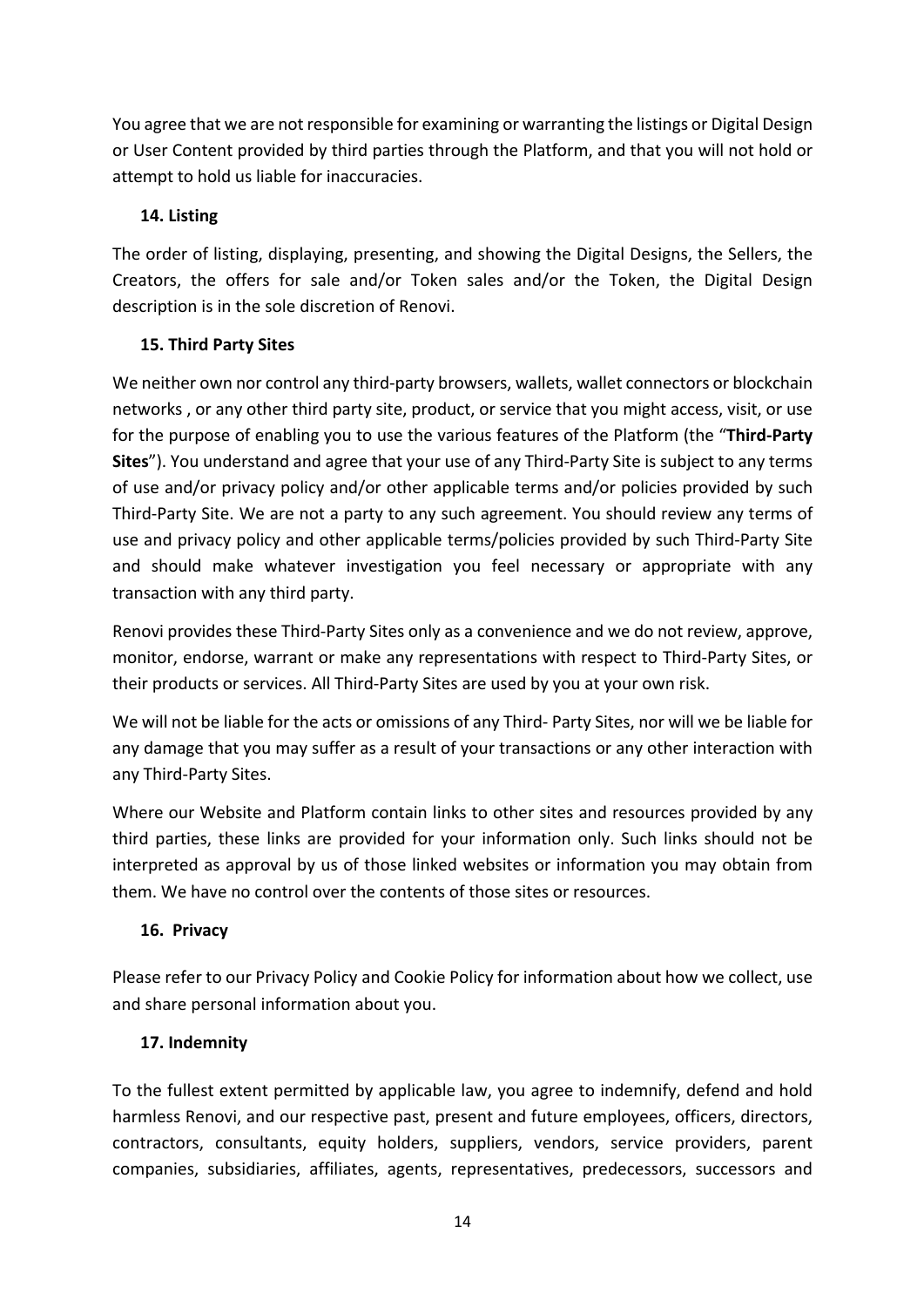assigns (individually and collectively, the "Renovi Parties"), from and against all actual or alleged third party claims, damages, awards, judgments, losses, liabilities, obligations, penalties, interest, fees, expenses (including, without limitation, attorneys' fees and expenses) and costs (including, without limitation, court costs, costs of settlement and costs of pursuing indemnification and insurance), of every kind and nature whatsoever, whether known or unknown, foreseen or unforeseen, direct or indirect, or suspected or unsuspected, in law or equity, whether in tort, contract or otherwise (collectively, "Claims"), including, but not limited to, damages to property or personal injury, that are caused by, arise out of or are related to (a) your use or misuse of the Platform, Website, any services available on the Platform or the Tokens, (b) any feedback or content or the Digital Design you provide on the Website or Platform, (c) your violation of these Terms, and (d) your violation of the rights of a third party, including another user or MetaMask. You agree to promptly notify Renovi of any third party Claims and cooperate with the Renovi Parties in defending such Claims. You further agree that the Renovi Parties shall have control of the defense or settlement of any third party Claims.

This indemnity is in addition to and not in lieu of any other indemnity you may agree upon with Renovi or Renovi Parties.

### **18. Disclaimers**

Except as expressly provided to the contrary in writing by Renovi, the Platform, Website, the services available thereon and the content, contained therein and the Tokens listed therein are provided on an "as is" and "as available" basis without warranties or conditions of any kind either express or implied. Renovi and its suppliers make no warranty that the Platform and the available services on the Platform:

- a. will meet your requirements;
- b. will be available on an uninterrupted, timely, secure, or error-free basis, or
- c. will be accurate, reliable, complete, comprehensive, legal, or safe.

Renovi disclaims all other warranties or conditions, express or implied, including without limitation, implied warranties or conditions of merchantability, fitness for a particular purpose, title and non-infringement as to the Platform, the content, and services contained therein or available thereon. Renovi does not represent or warrant that the content on the Platform is accurate, complete, reliable, current, or error-free. We will not be liable for any loss of any kind from any action taken or taken in reliance on material or information contained on the Platform.

While Renovi attempts to make your access to any use of the Website, Platform and services and content safe, Renovi cannot and does not represent or warrant that the Platform, Website, any content and services thereon are free of viruses or other harmful components.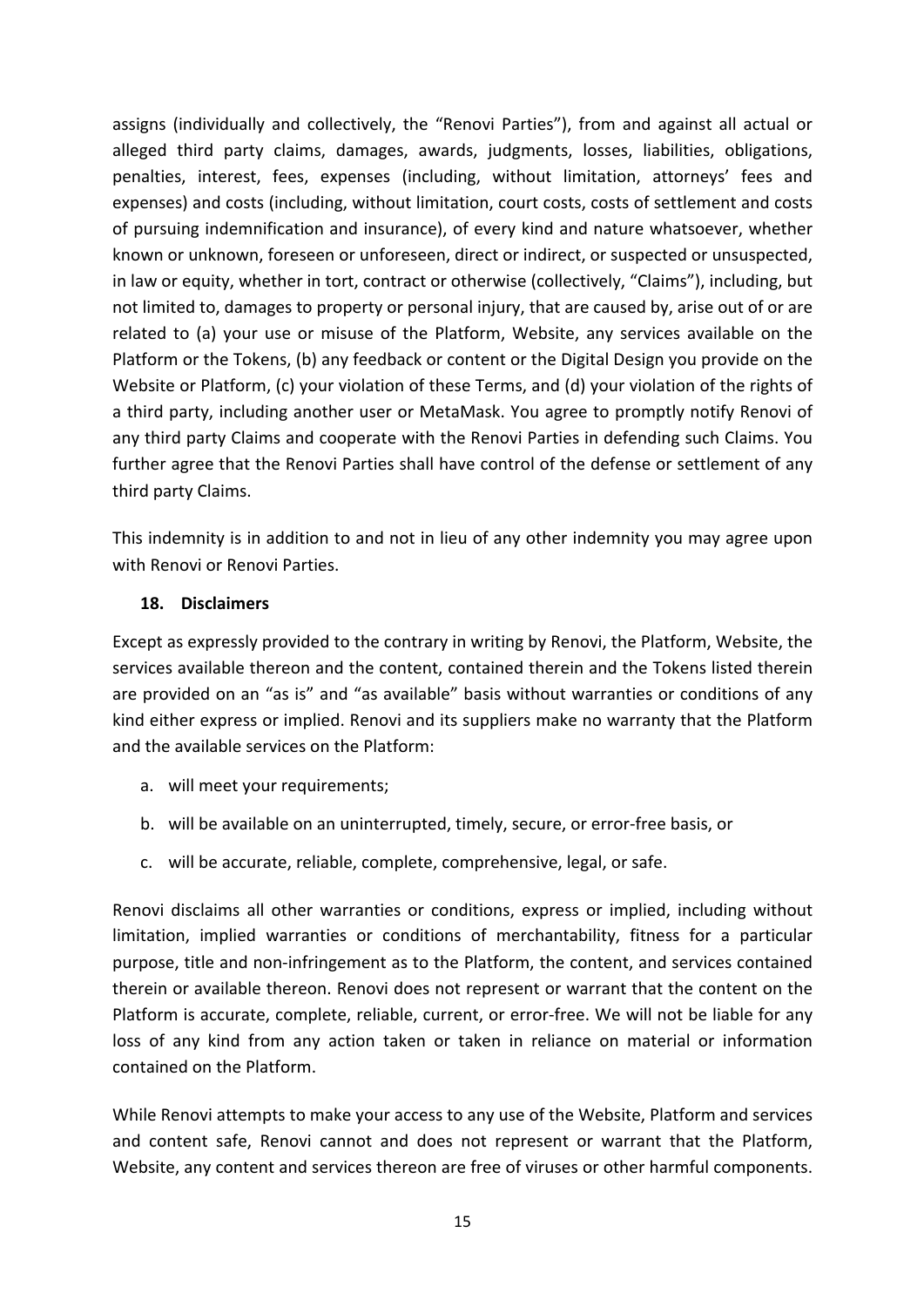We cannot guarantee the security of any data that you disclose online. You accept the inherent security risks of providing information and dealing online over the internet and will not hold us responsible for any breach of security.

Renovi disclaims all liability and Renovi will not be responsible or liable to you for any loss, and will not take responsibility for any will not be liable to you for and in connection with anything, the risk of which you have explicitly assumed under section 10.

Nothing in these Terms shall exclude or limit liability of either party for fraud, death or bodily injury caused by negligence, violation of laws, or any other activity that cannot be limited or excluded by legitimate means.

Please note that if you are a consumer in a jurisdiction which does not allow the exclusion of implied warranties, such implied warranties exclusions may not apply to you.

Reference to Renovi in this section includes its parent(s), subsidiaries, affiliates, directors, officers, agents, consultants, sub-contractors, and employees.

## **19. Limitation of Liability**

To the fullest extent permitted by law, in no event will Renovi be liable to you or any third party for any lost profit or any direct, indirect, consequential, exemplary, incidental, special or punitive damages arising from these Terms, the Platform, the Website, the content and services available on the Platform and Website or third-party sites and products/services or for any damages related to loss of revenue, loss of profits, loss of business or anticipated savings, loss of use, loss of goodwill, or loss of data, and whether cause by tort, including negligence, breach of contract or otherwise, even if foreseeable and even if Renovi has been advise of the possibility of such damages. Access to and use of or inability to use the Website, Platform, services available on the Platform and the Website or third-party sites and products/services are at your own discretion and risk, and you will be solely responsible for any damage to your computer system or mobile device or loss of data resulting therefrom.

You accept sole responsibility for the legality of your actions under laws applying to you and the legality of any items you list on the Website.

Regardless of the previous paragraphs, if we are found to be liable, our liability to you or to any third party is limited to the greater of (a) the amount of fees in dispute not to exceed the total fees which you paid to us in the 6 months prior to the action giving rise to the liability, or b) €100.

Nothing in these Terms shall limit or exclude our liability for fraudulent misrepresentation, for death or personal injury resulting from our negligence or the negligence of our agents or employees, or for any other liability that cannot be limited or excluded by law.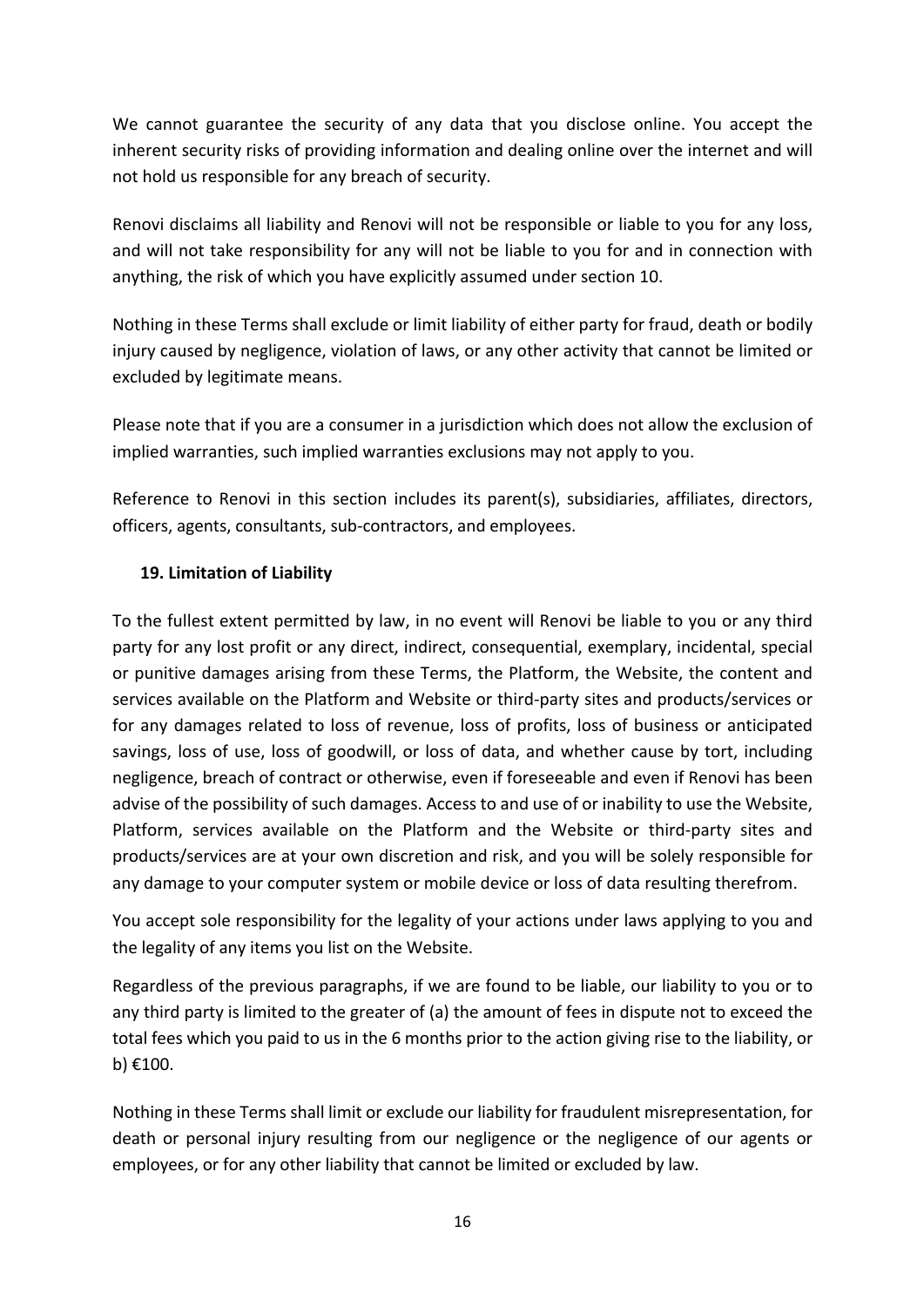Some jurisdictions do not allow the exclusion or limitation of incidental or consequential damages, so the above limitation or exclusion may not apply to you. Some jurisdictions also limit disclaimers or limitations of liability for personal injury from consumer products, so this limitation may not apply to personal injury claims.

We do not verify the accuracy and truth of the information provided by our users. We cannot and do not confirm, and are not responsible for ensuring, the accuracy or truthfulness of users' purported identities or the validity of the information which they provide to us or post on the Platform and Website.

Reference to Renovi in this section includes its parent(s), subsidiaries, affiliates, directors, officers, agents, consultants, sub-contractors, and employees.

# **20. Modifications to the Platform**

Renovi reserves the right to modify or discontinue, temporarily or permanently, the Platform (or any part thereof) with or without notice. You agree that Renovi will not be liable to you or to any third party for any modification, suspension, or discontinuance of the Platform.

# **21. User disputes**

You agree that you are solely responsible for your interactions with any other Users in connection with the Platform and Renovi will have no liability or responsibility with respect thereto. Renovi reserves the right, but has no obligation, to become involved in any way with disputes between you and any other user of the Platform.

## **22. Termination**

You agree that Renovi in its sole discretion may suspend or terminate your profile (or any part thereof) or terminate, restrict, limit, suspend the access to, or use of the Platform and remove and discard any content within the Platform for any reason, including, without limitation, if Renovi believes that you have breached, violated, or acted contrary to, or inconsistently with the letter or spirit of these Terms. You agree that any termination, restriction, limitation, suspension of your access to, or use of the Platform under any provision of these Terms may be effected without prior notice, and acknowledge and agree that Renovi may immediately deactivate or delete your profile and all related information and files in your profile and/or terminate, restrict, limit, suspend, any further access to such files or the Platform. You agree that Renovi will not be liable to you or any third party for any termination, restriction, limitation, or suspension of your access to, or use of the Platform.

# **23. Legal Venue and Governing Law**

Any claim, dispute or matter arising under or in connection with these Terms shall be governed and construed in all respects by the laws of the Republic of Cyprus. You and Renovi both agree to submit to the exclusive jurisdiction of the Cyprus courts.

# **24. General**